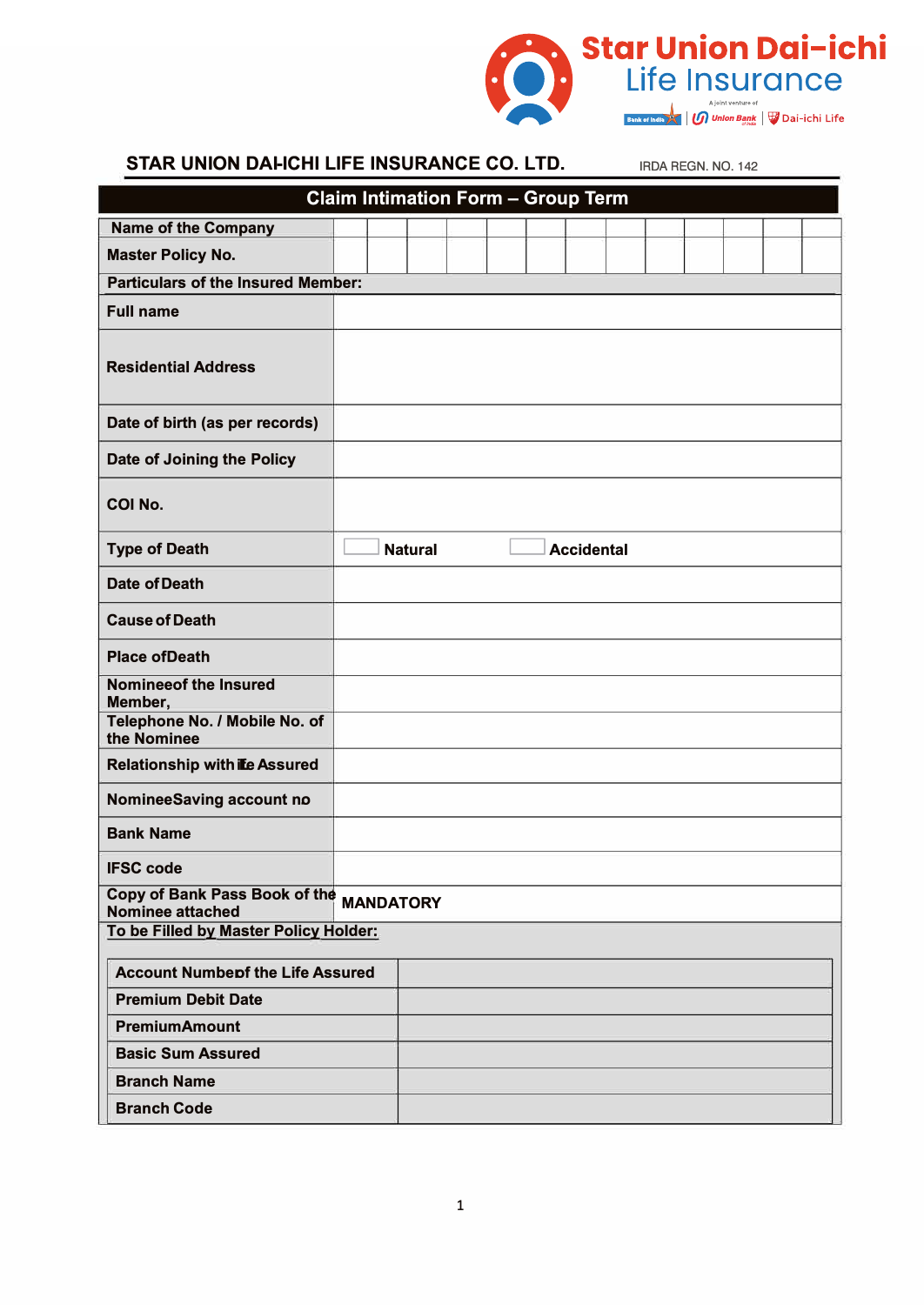

**IRDA REGN. NO. 142** 

| In respect of the above mentioned policy claim, I hereby solemnly declare that the foregoing state ments<br>are true and correct to the best of my knowledge.                                                                                                  |                                                                                                                                                                |
|----------------------------------------------------------------------------------------------------------------------------------------------------------------------------------------------------------------------------------------------------------------|----------------------------------------------------------------------------------------------------------------------------------------------------------------|
|                                                                                                                                                                                                                                                                | <b>Sign</b>                                                                                                                                                    |
| <b>Name and Signature of Beneficiary/ies</b>                                                                                                                                                                                                                   |                                                                                                                                                                |
|                                                                                                                                                                                                                                                                |                                                                                                                                                                |
|                                                                                                                                                                                                                                                                | <b>Seal</b>                                                                                                                                                    |
| <b>Signature of Bank Branch Manager with Bank Seal</b>                                                                                                                                                                                                         |                                                                                                                                                                |
| Contact No. / Mobile No. of the Bank Branch Manager :___________________________                                                                                                                                                                               |                                                                                                                                                                |
| All columns have to be filled up compulsorily, without which the claim form cannot be accepted. Kindly put NA<br>whichever field is not applicable.                                                                                                            |                                                                                                                                                                |
| <b>Advance Discharge Voucher</b>                                                                                                                                                                                                                               |                                                                                                                                                                |
| I <u>, L</u><br>Insurance Company Ltd. has paid us a sum of Rs.<br>Rs.<br>of claims and demands in respect of Mr/Mrs/Ms<br>Life assured) who expired on <b>EXADLE EXADLE ASSURED</b><br>Please affix Re. 1/<br>Revenu <b>Stamp</b> and<br>sign across the stam | (Name of the Beneficiary ) under the Master<br>in worlds<br>_____________________ as full and final settlement<br>(Name of<br>Full postal addresserine ficiary |
| <b>Claimanthould sign</b><br>across the revenue<br>stamp.                                                                                                                                                                                                      |                                                                                                                                                                |
| Declaration: We hereby declare that the information given above is correct to the best of our<br>knowledge and belief. Thamount mentioneds the full and final amount covered under the said<br>master policy for this Life Assured.                            |                                                                                                                                                                |
| <b>Signature of the Witness</b>                                                                                                                                                                                                                                | <b>Signature ofBeneficiary</b>                                                                                                                                 |
| <b>Signature of Bank Branch Manager with Bank Seal</b>                                                                                                                                                                                                         |                                                                                                                                                                |